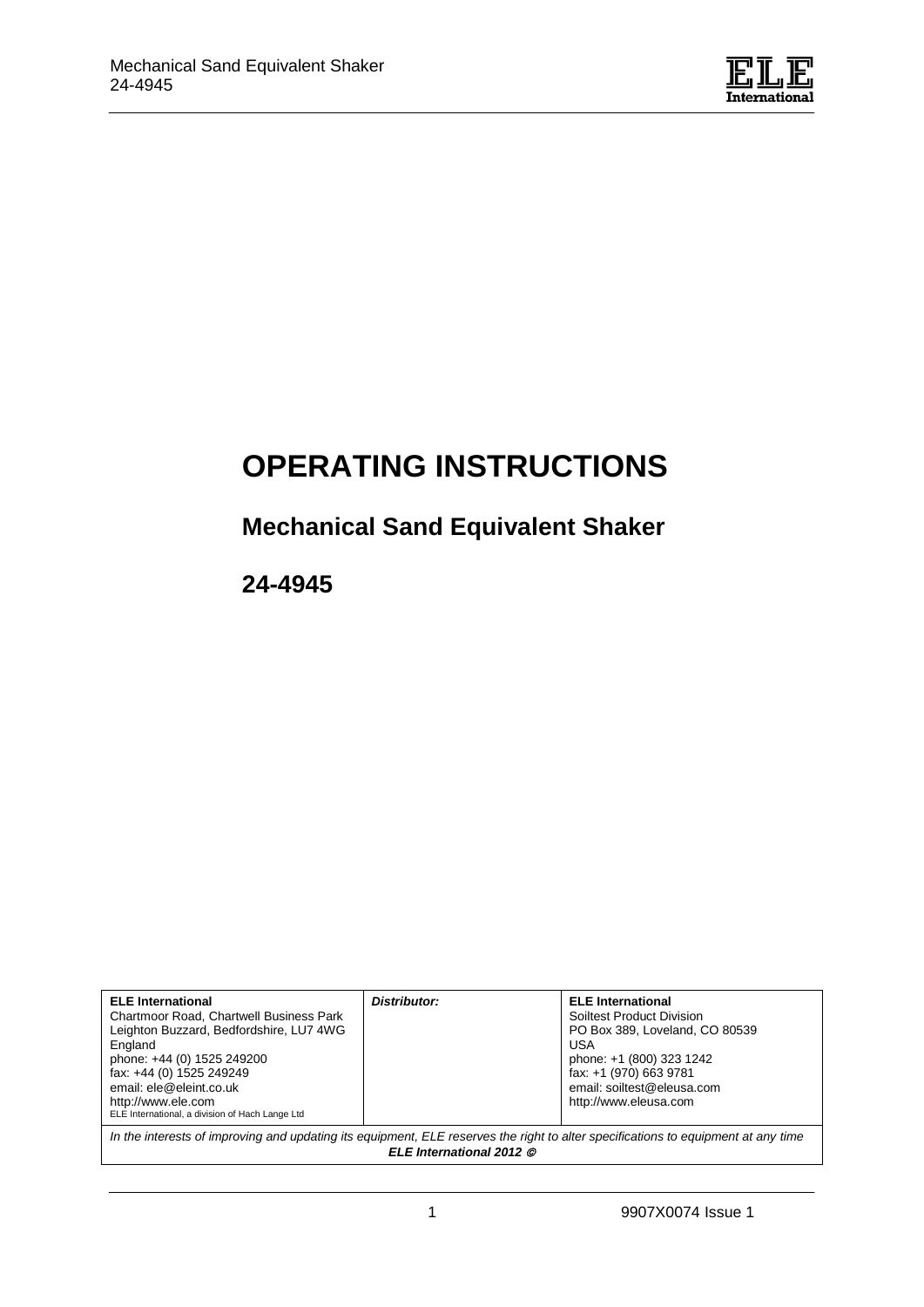

# **Contents**

| <b>Section</b>       |                            | Page |
|----------------------|----------------------------|------|
| $\blacktriangleleft$ | <b>General Information</b> |      |

| $\mathbf{2}$            | <b>Safety</b>                      | 4  |
|-------------------------|------------------------------------|----|
| 3                       | <b>Installation</b>                | 6  |
| $\overline{\mathbf{4}}$ | <b>Dimensions and Mass</b>         | 8  |
| 5                       | <b>Operator Interface</b>          | 8  |
| 6                       | <b>Use</b>                         | 10 |
| $\overline{7}$          | <b>Maintenance</b>                 | 13 |
| 8                       | <b>Diagnosis</b>                   | 14 |
| 9                       | <b>Inactivity</b>                  | 14 |
| 10                      | <b>Decommissioning the Machine</b> | 14 |
|                         | <b>WEEE Directive</b>              | 15 |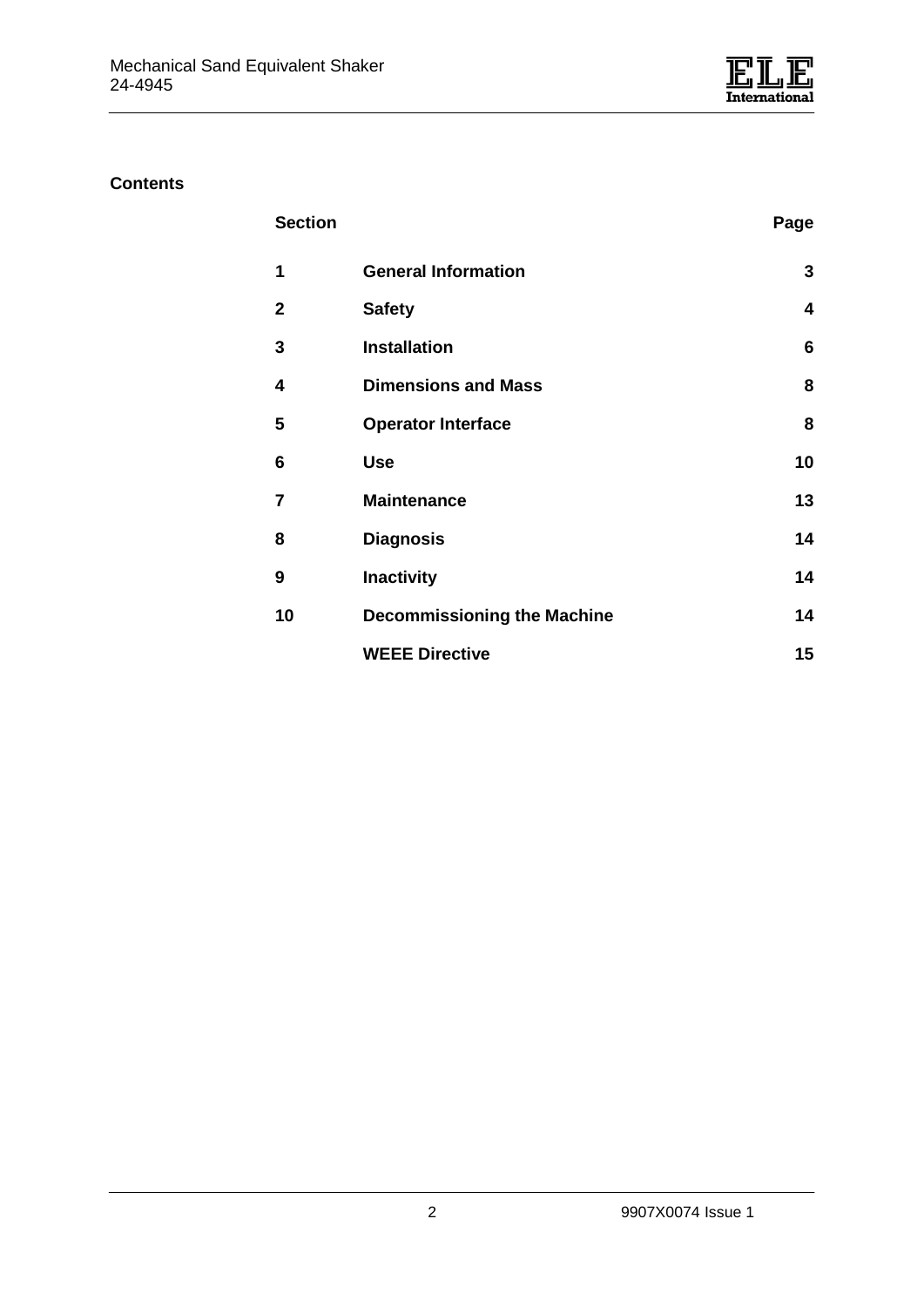

#### **1 General Information**

#### 1.1 General Features

- Please read this operating instruction carefully because it informs you about the operation of the machine in safety conditions.
- This manual has to be considered part of the product and relates only to the machine it is delivered with.
- Keep the manual in order during the whole life of the appliance to consult it for any needs.
- ELE International assumes no liability for any damage caused by misuse of the machine.
- ELE International reserves the right to modify this technical literature as well as the machine it refers to without any prior notice.
- Messages meaning:

| U        | <b>WARNING</b> | Shows the procedures that can seriously damage the machine if<br>they are not followed carefully. |
|----------|----------------|---------------------------------------------------------------------------------------------------|
| <u>个</u> | <b>DANGER</b>  | Shows the procedures that can be dangerous to the operator if<br>they are not followed carefully. |

#### 1.2 Identification

Machine Identification:See the plate on the machine for complete identification data as well as electrical features.

1.3 The Mechanical Sand Equivalent Shaker has been projected to determine the relevant proportions of clay-like or plastic fines and dust in granular soils and fine aggregates. The test is carried out by means of measuring cylinders containing the samples to be determined. It is recommended that only cylinders specially manufactured to meet the standards referred to this kind of test are used.

| П<br>$\bullet$ | <b>WARNING</b> | The instructions given in this operating manual are only made for<br>the correct use of the appliance. To carry out the test in the correct<br>way, the user must refer to the specific standards in force for the |
|----------------|----------------|--------------------------------------------------------------------------------------------------------------------------------------------------------------------------------------------------------------------|
|                |                | test itself.                                                                                                                                                                                                       |

#### 1.4 Structure and operation of the machine

The appliance is mainly formed by a device to hold the cylinders (A3). This is equipped with 4 fixing rods and rubber stoppers that secure the cylinders containing the solution.

Inside the frame a motor allows the device and the cylinder (A4) to be shaken with a constant oscillation.

The frame also contains an electric circuit with a timer that automatically stops the appliance at the end of the test (test time is fixed by the testing standards).

The appliance can be supplied with a safety cover, which prevents the operator from touching any of the appliance's moving parts (in accordance with the safety measures foreseen for EEC countries).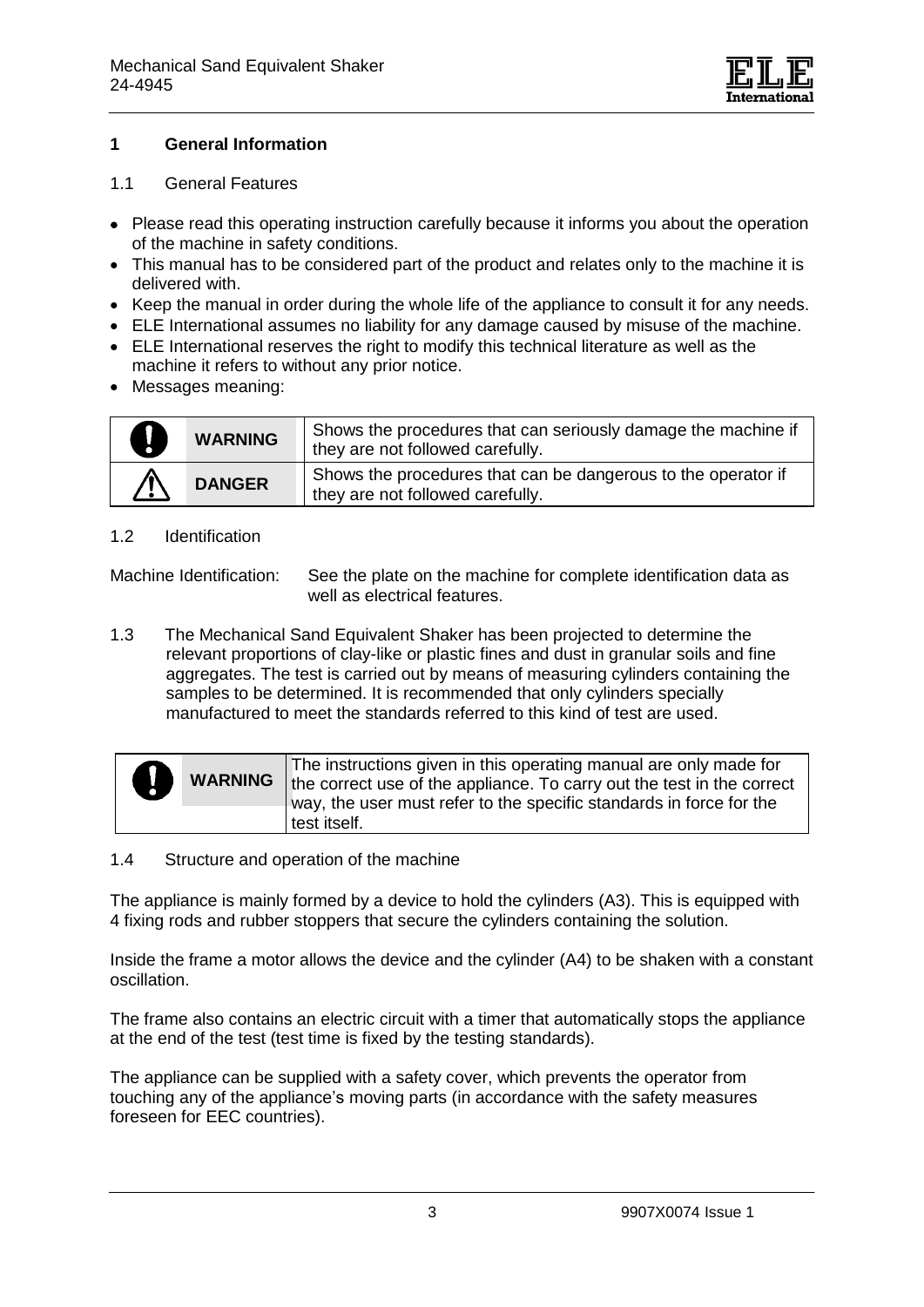



Do not hesitate to contact ELE International for any further information.

#### **2 Safety**

- 2.1 General safety standards
- **The use, lifting, installation, maintenance and scrapping of the machine must only be carried out by fully trained and qualified staff.**

The user must be carefully taught about the operation of the machine to avoid any misuse of it and about the safety devices, which the machine could be equipped with. The safety devices must always be kept assembled and checked daily.

ELE International offer training and assumes no liability for any damage due to misuse of the machine by unskilled staff.

- ELE International recommends following carefully the instructions and procedures of the operating manual and the safety standards concerning the safety devices and the general rules of the work environment.
- Verify the accordance of the machine to the standards in force where the machine is to be installed.
- The operating manual must be carefully read by the operators and maintenance engineers. It must always be kept near the machine in order to be able to read it whenever necessary.
- ELE International will not accept responsibility for any unauthorised modifications made to the machine (electrical, mechanical, etc.) without their permission in writing, or for any subsequent damage caused.
- The removal or tampering of the safety devices will be an infringement of the EEC Safety Standards, and ELE International assumes no liability for any subsequent damage caused.
- The machine must be installed away from fire and explosions.
- ELE International recommends using only original spare parts and accessories.
- Should the shaker not be working properly, stop work immediately and contact ELE's service department.

ELE International assumes no liability for any damage caused by the non-compliance of the above instructions.

### 2.2 Safety guards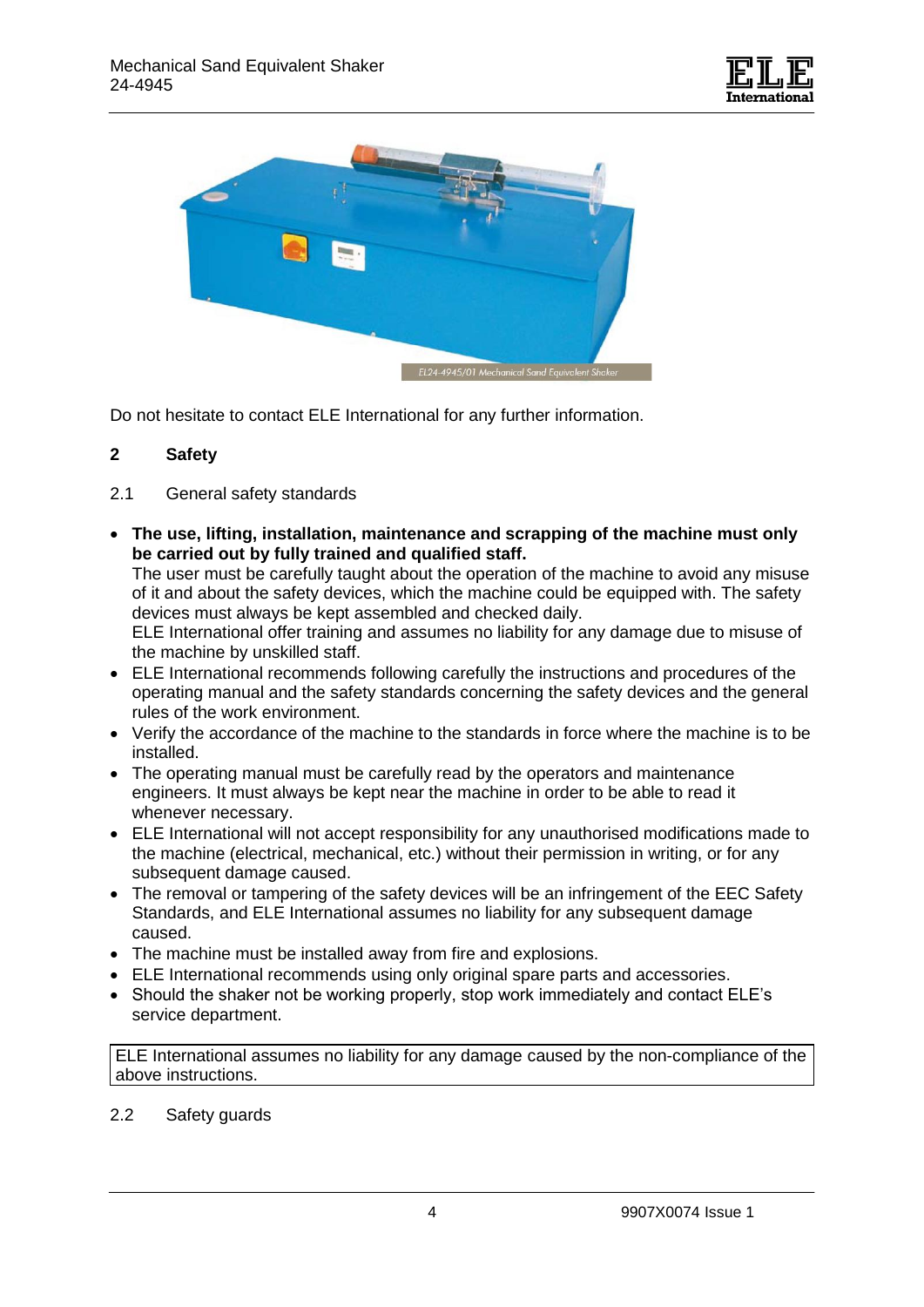

MEANING: Safety devices are all the safety measures which consist of the use of specific technical equipment (guards, cages etc.) to protect the operator from any danger.

| ELE International assumes no liability for any damage caused due<br>to the tampering of the safety devices. |  | <b>DANGER</b> | The removal of the safety devices or any tampering of the machine<br>could cause risks to the operator and other people. |
|-------------------------------------------------------------------------------------------------------------|--|---------------|--------------------------------------------------------------------------------------------------------------------------|
|-------------------------------------------------------------------------------------------------------------|--|---------------|--------------------------------------------------------------------------------------------------------------------------|

#### **PASSIVE SAFETY DEVICES**

Passive safety devices are those devices which avoid or reduce the risks to the operators. These devices don't require any intervention to be operated.

The Mechanical Shaker, supplied with safety guards, has a protection micro switch that stops the machine functioning whenever the carter is not closed correctly or if it is opened during the test.

#### **ACTIVE SAFETY DEVICE**

Active safety devices are intended to avoid or reduce the risks to the operator. These devices require active intervention to be operated.

The appliance is equipped with a Main Switch (A1) which also acts as a safety switch. By activating it the power supply to the shaker is interrupted and therefore the appliance stops.

2.3 Dangerous parts and residual risk

During some procedures the operator could face some risks of danger. The risks can be eliminated by following the procedures in this manual and by using suitable safety devices.



#### **GENERAL INFORMATION**

- **Before using the equipment, ensure that all the components are in good working condition, and check there are no defective or damaged parts. If necessary repair or replace any damaged parts.**
- Pay attention to the risk of electric shocks either directly or indirectly, due to a failure of the electrical system.
- Do not subject the appliance to impacts or shocks.
- Do not expose the appliance to fire, extreme temperatures or weld splatter.
- Avoid corrosive substances coming into contact with the appliance.
- Do not wash the machine using water spray.

# **DURING USE**

- **For maximum security for the operator, do not touch any moving parts of the appliance during test execution and wear the correct protection devices**.
- Do not wear large clothes, ties, watches, or anything else which could become entangled in the machine's moving parts.
- If the appliance is not equipped with safety guards, do not stand nearby during the test. This will avoid any incidental contact with the cylinder.
- If the appliance is provided with safety guards, pay attention to the risk of finger crushing when closing them.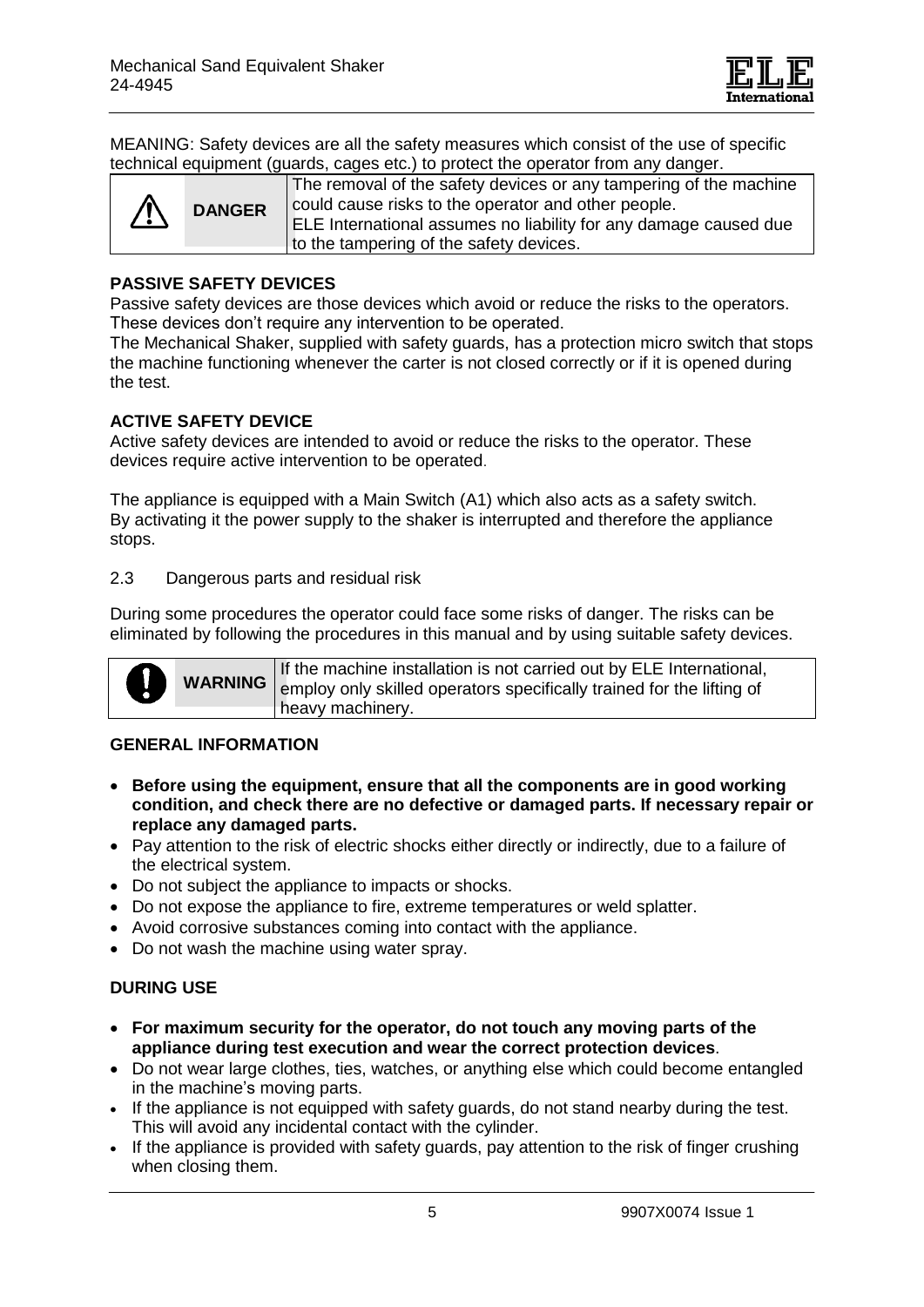

#### **DURING LIFTING**

- During lifting, ensure that the machine is securely held and cannot slide.
- Do not stand in a direct line with the application of force.

| <b>RISK OR DANGER</b>    | <b>PROTECTION DEVICE</b> |
|--------------------------|--------------------------|
| I FINGER OR ARM CRUSHING | REINFORCED GLOVES        |
| ABRASIONS OR CUTS        | <b>REINFORCED GLOVES</b> |

ELE International assumes no liability for any damage to people and things due to a lack of observance of the instructions and the use of the safety devices.

#### 2.4 Noise

The indicated levels of noise are not necessarily safety levels for the operator. The exposure levels to the operator are obviously related to the emission levels of the appliance, but other factors influence the exposure levels at the time of exposure; the environment, other appliances installed near to the appliance, etc. The exposure levels show the damage that could be caused by the noise.

| Acoustic pressure level equivalent Laeq, in the working place | 83<br>dB(A)        |
|---------------------------------------------------------------|--------------------|
| Acoustic power emitted by the appliance LWA                   | 98<br>dB(A)        |
| Relevant Standard                                             | <b>EN ISO 3746</b> |

| /!\ | <b>DANGER</b> | The continuous use of the machine, together with other noisy<br>appliances, could cause a high level of exposure. If the daily<br>exposure to the operator is equal or higher than 85 dB(A), safety<br>devices such as headphones should be worn.<br>If the daily exposure is equal or higher than 90 dB(A), the use of the<br>safety device is compulsory.<br>For further information, consult the standards of the country where |
|-----|---------------|------------------------------------------------------------------------------------------------------------------------------------------------------------------------------------------------------------------------------------------------------------------------------------------------------------------------------------------------------------------------------------------------------------------------------------|
|     |               | the machine has been installed.                                                                                                                                                                                                                                                                                                                                                                                                    |

#### **3 Installation**

| 个 |               | Consult DANGEROUS PARTS AND RESIDUAL RISKS before |
|---|---------------|---------------------------------------------------|
|   | <b>DANGER</b> | proceeding.                                       |

#### 3.1 Lifting

The operating instructions must be respected during:

- Lifting and storing
- The first installation
- Further installations

The machine is usually packed in a wooden case to be moved by forklift.

During the lifting of the case, the utmost care must be taken to follow the lifting directions labelled on the case. If possible, use a forklift or crane and fasten the case with belts and ropes, avoiding the use of chains.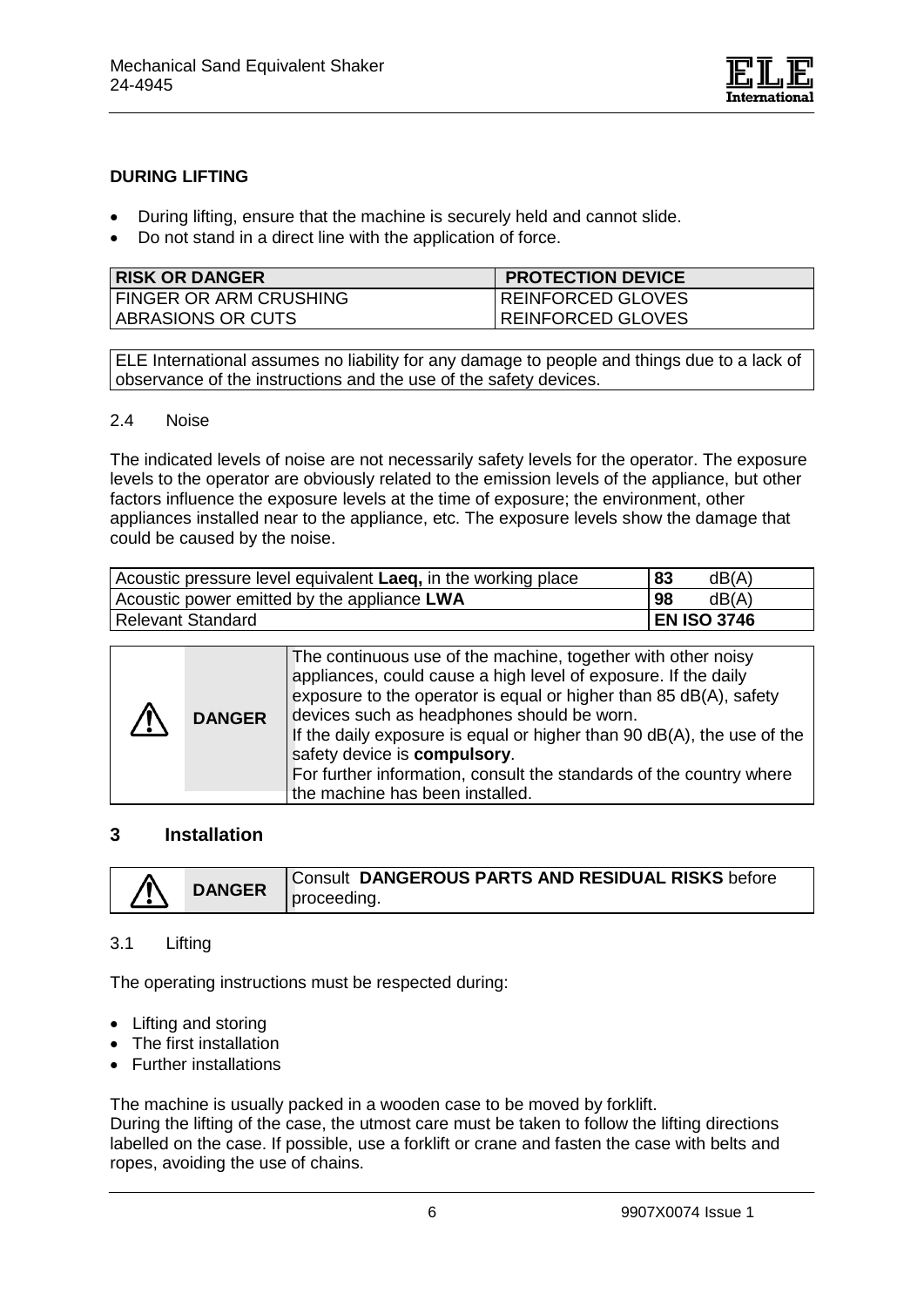| <b>DANGER</b> | Pay attention to avoid impacts and turnovers.                   |
|---------------|-----------------------------------------------------------------|
|               | Protect the machine from atmospheric agents. Water and humidity |
| <b>DANGER</b> | could oxidise it, damaging it seriously.                        |

#### 3.2 Unpacking

After removing the packaging, check that no parts of the machine are damaged. In case of doubt, **DO NOT USE THE MACHINE,** and contact ELE International.

| <b>DANGER</b>  | The materials used for packaging (plastic, polystyrene, screws,<br>nails, wood etc.) must be kept away from children. They must be<br>disposed of appropriately. |  |
|----------------|------------------------------------------------------------------------------------------------------------------------------------------------------------------|--|
|                |                                                                                                                                                                  |  |
| <b>WARNING</b> | Pay attention to avoid impacts and turnovers.                                                                                                                    |  |
|                |                                                                                                                                                                  |  |
| <b>WARNING</b> | Before disposing of the packaging, please check that any<br>accessories, manuals, documents, spare parts are not inside.                                         |  |

#### 3.3 Installation

The machine must be placed in a environment suitable for its use (ie laboratory). Installation must be carried out by a skilled operator.

| ALLOWED TEMPERATURE     | Ifrom $+5^{\circ}$ C to $+40^{\circ}$ C |  |
|-------------------------|-----------------------------------------|--|
| <b>ALLOWED HUMIDITY</b> | from 30% to 95%                         |  |
| O.S.L. MAX. HEIGHT      | 1000 m                                  |  |

# **GENERAL WARNINGS**

- The machine must be installed so that it has space either side to allow easy maintenance.
- No unauthorised people or dangerous objects must be allowed near the appliance.

#### 3.4 Electrical connections

| <b>DANGER</b> | Skilled operators must arrange the electrical connections.<br>Before connecting, see the attached electrical diagram and the plate<br>on the machine for the information relating to the voltage and<br>frequency, etc.<br>Connect the ground by the terminal PE (yellow-green) before<br>making any other connections.<br>Apply a knife switch at the top of the connecting cable of the<br>machine to the power system.<br>The knife switch must be combined with a safety device against the<br>overload with a differential switch (safety switch). |
|---------------|---------------------------------------------------------------------------------------------------------------------------------------------------------------------------------------------------------------------------------------------------------------------------------------------------------------------------------------------------------------------------------------------------------------------------------------------------------------------------------------------------------------------------------------------------------|
|               | The technical features of the safety device must be in accordance<br>with the standards in force in the country where the machine has<br>been installed.                                                                                                                                                                                                                                                                                                                                                                                                |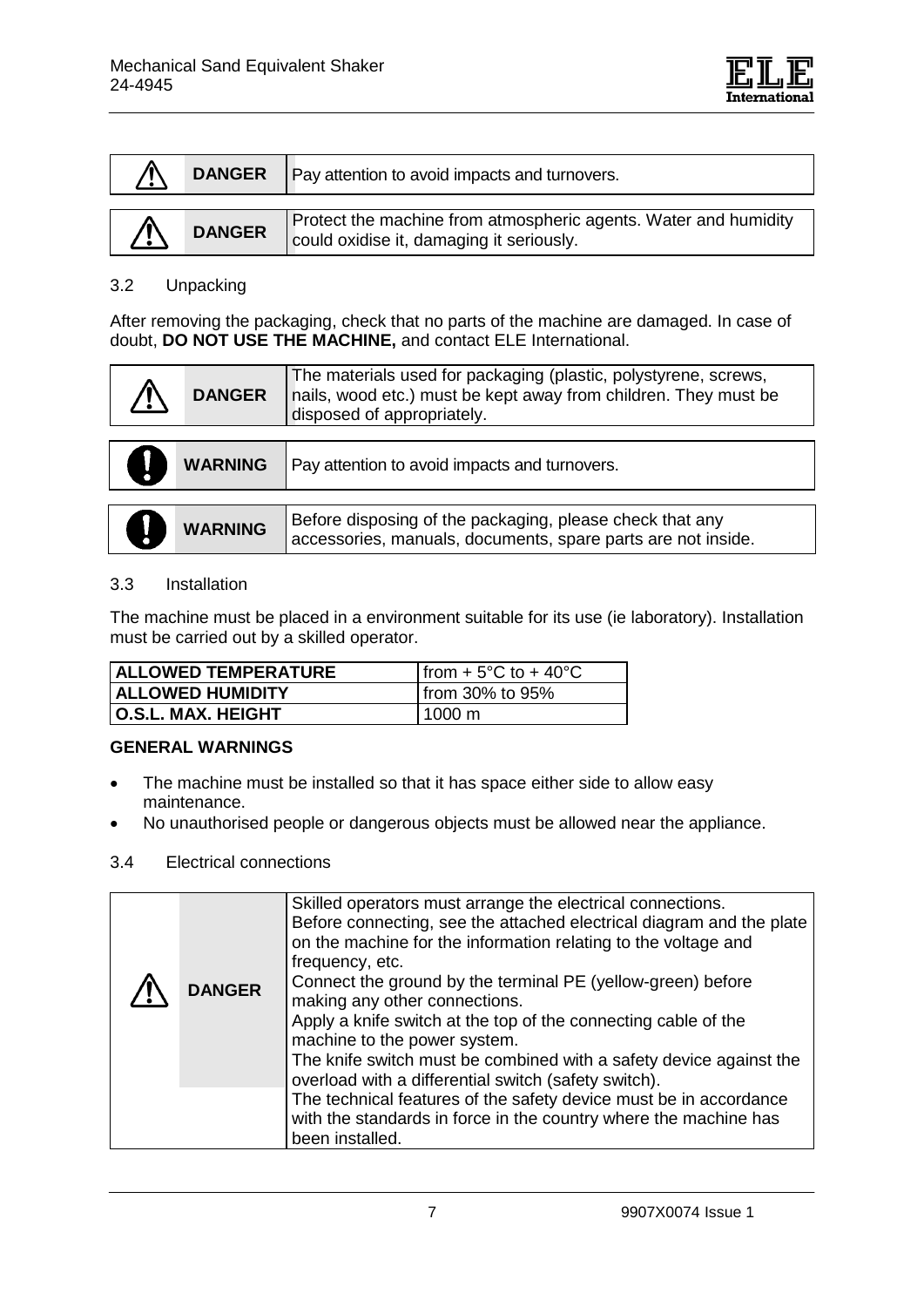

### **ELECTRIC TOLERANCES:**

- Real voltage:  $\pm 10\%$  of the nominal.
- Frequency :  $\pm 1\%$  of the nominal in a continuous way,
	- $\pm$  2% of the nominal for a short period.
- The harmonic distortion of the sum from the second to the fifth harmonics not more than 10% of the total voltage as a real value between the conductors. A further distortion of 2% is accepted for the sum from the sixth to the thirtieth harmonics of the real total value between the conductors.
- With reference to the tension unbalance of the three-phase voltage, the inverted sequence component and the zero sequence component must not be more than 2% of the direct sequence component of the voltage.
- The voltage pulses must not last more than 1,5 ms with an up/down time between 500 ms and 500  $\mu$ s and a peak value not higher than 200% of the real value of the nominal tension.
- The electric feeding must not be interrupted or zeroed for more than 3 ms. Between two interruptions it must not take more than 1 s.
- The interruptions must not overcome 20% of the tension peak for more than one cycle. Between two interruptions it must not take more than 1 s**.**

#### **4 Dimensions and Mass**

| <b>LENGTH</b> | 1330 mm       |
|---------------|---------------|
| <b>WIDTH</b>  | 1745 mm       |
| <b>HEIGHT</b> | 320 mm        |
| <b>IMASS</b>  | 30 kg approx. |

#### **5 Operator Interface**

5.1 Commands and symbols

|                | <b>COMMAND</b>         | <b>DESCRIPTION</b>                                                                                                                            |
|----------------|------------------------|-----------------------------------------------------------------------------------------------------------------------------------------------|
| A1             | <b>MASTER SWITCH</b>   | Turns the shaker on and off.                                                                                                                  |
|                |                        | Also acts as an emergency switch.                                                                                                             |
| A <sub>2</sub> | <b>TIMER</b>           | Sets the test length according to the standard it refers to.                                                                                  |
| A <sub>3</sub> | <b>CYLINDER HOLDER</b> | Holds the cylinder containing the solution. The cylinder<br>holder has a lever lock, which locks the cylinder in<br>position.                 |
| A <sub>4</sub> | <b>PULLEY</b>          | By varying the distance between the sides, the frequency<br>of cycles per minute can be changed according to the<br>standard being tested to. |
| A <sub>5</sub> | <b>ELECTRIC MOTOR</b>  | Moves the cylinder holder.                                                                                                                    |
| A <sub>6</sub> | FEET                   | Allow the shaker to stand firmly on any kind of surface.                                                                                      |
| A <sub>8</sub> | <b>FRONT GUARD</b>     | Allows access to the internal parts of the appliance.                                                                                         |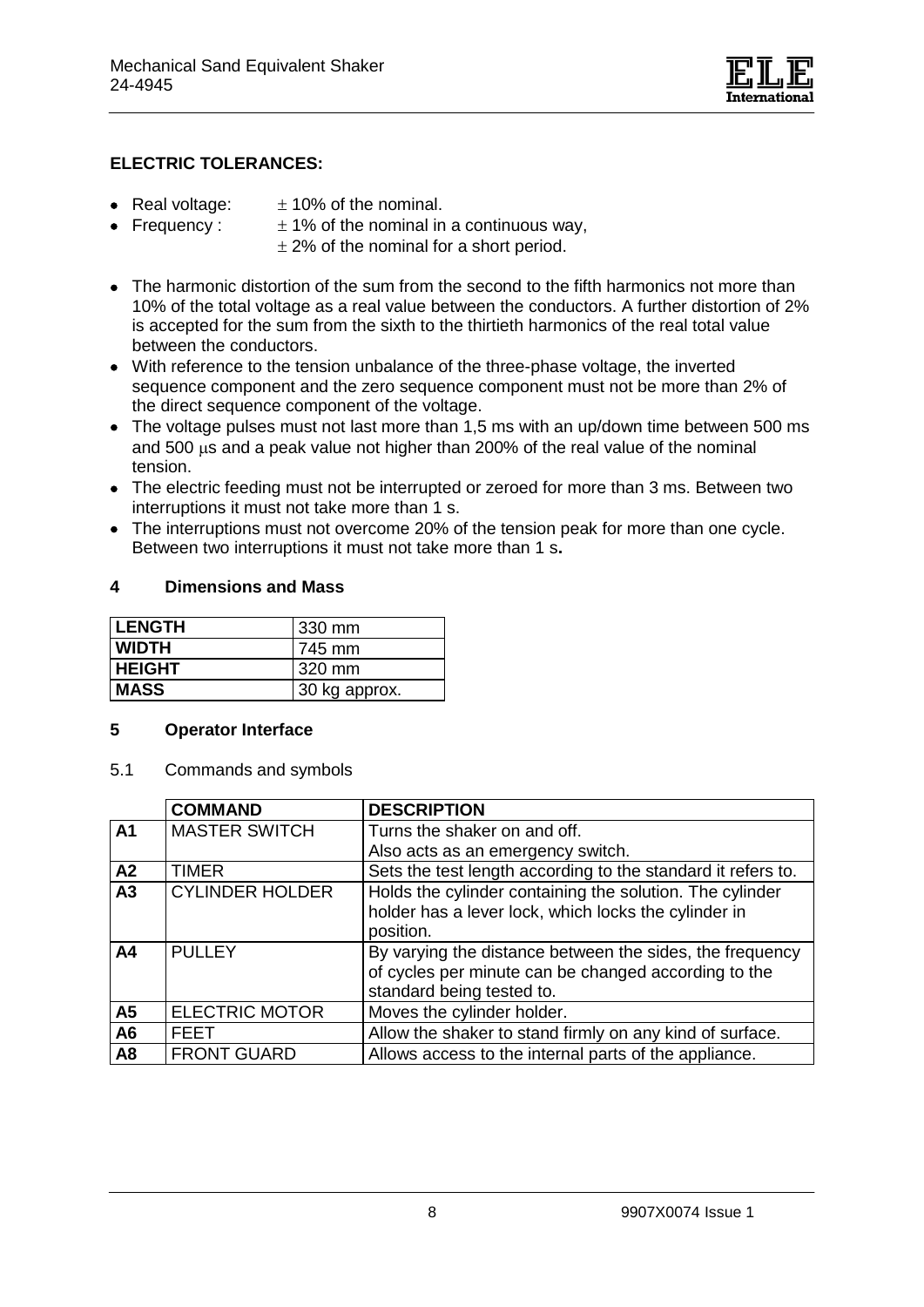





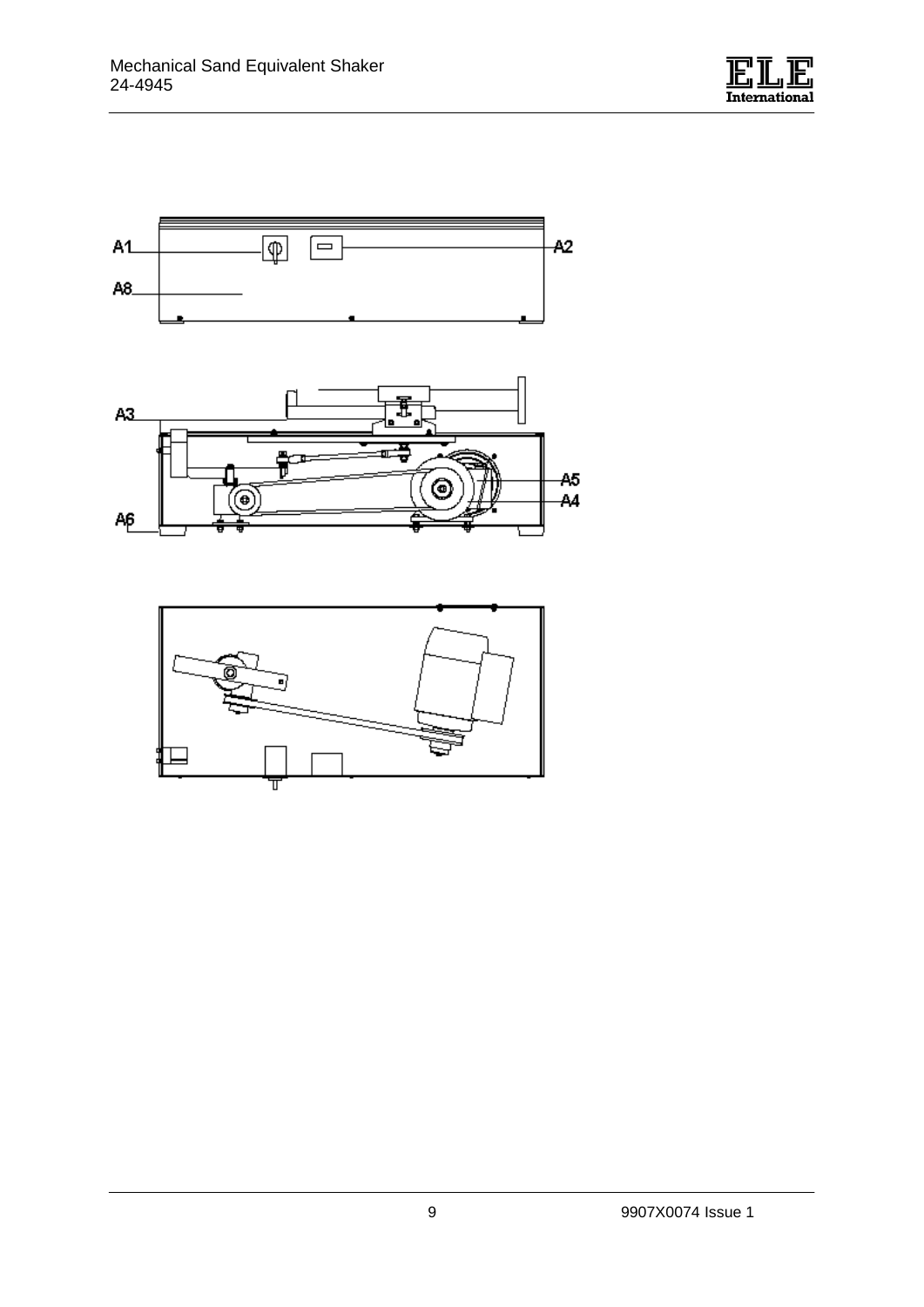

#### **6 Use**

#### 6.1 Suggestions

Check the appliance has been installed correctly and that it has been placed in suitable working conditions before use; check its parts are not defective, damaged or worn. Carry out any necessary maintenance operations.

#### 6.2 Work place

All operations must be carried out with the operator in front of the appliance.

#### 6.3 Sample positioning

The sample, together with an appropriate solution, must be connected in the cylinder holder which is positioned horizontally on the A3 cylinder holder. The cylinder holder has a lever lock to hold the cylinder in place.

Before placing the cylinder on the A3 cylinder holder, close the open end of the cylinder with the appropriate rubber plug to prevent the solution from escaping.

#### 6.4 Switching on the appliance

Position the master switch to "I".

6.5 Regulation of stirring time

When the appliance is switched on, the timer displays the figures "00"."00".

Press the "sec" key once to set the second timing (keep the key pressed to make the count move forward more quickly).

Press the "min" key once to set the count one minute at a time (keep the key pressed to make the count move forward more quickly).

6.6 Regulation of stirring frequency

The appliance is set in the factory according to the standard requested by the client (EN or ASTM).

If the user would like to follow an International Standard different to the one set, or if a different frequency is required, proceed as follows:

# **REGULATION OF STIRRING FREQUENCY**

The shaker is equipped with a transmission belt and a pulley with variable diameter applied on the motor. The pulley is equipped with a fixed side and a mobile side which can change the diameter of the actual pulley.

As in the attachment, when the distance between the two sides is 22 mm, the setting for the ASTM test is reached, whilst with the distance of 20.5 mm, the setting for the AFNOR-EN test is reached.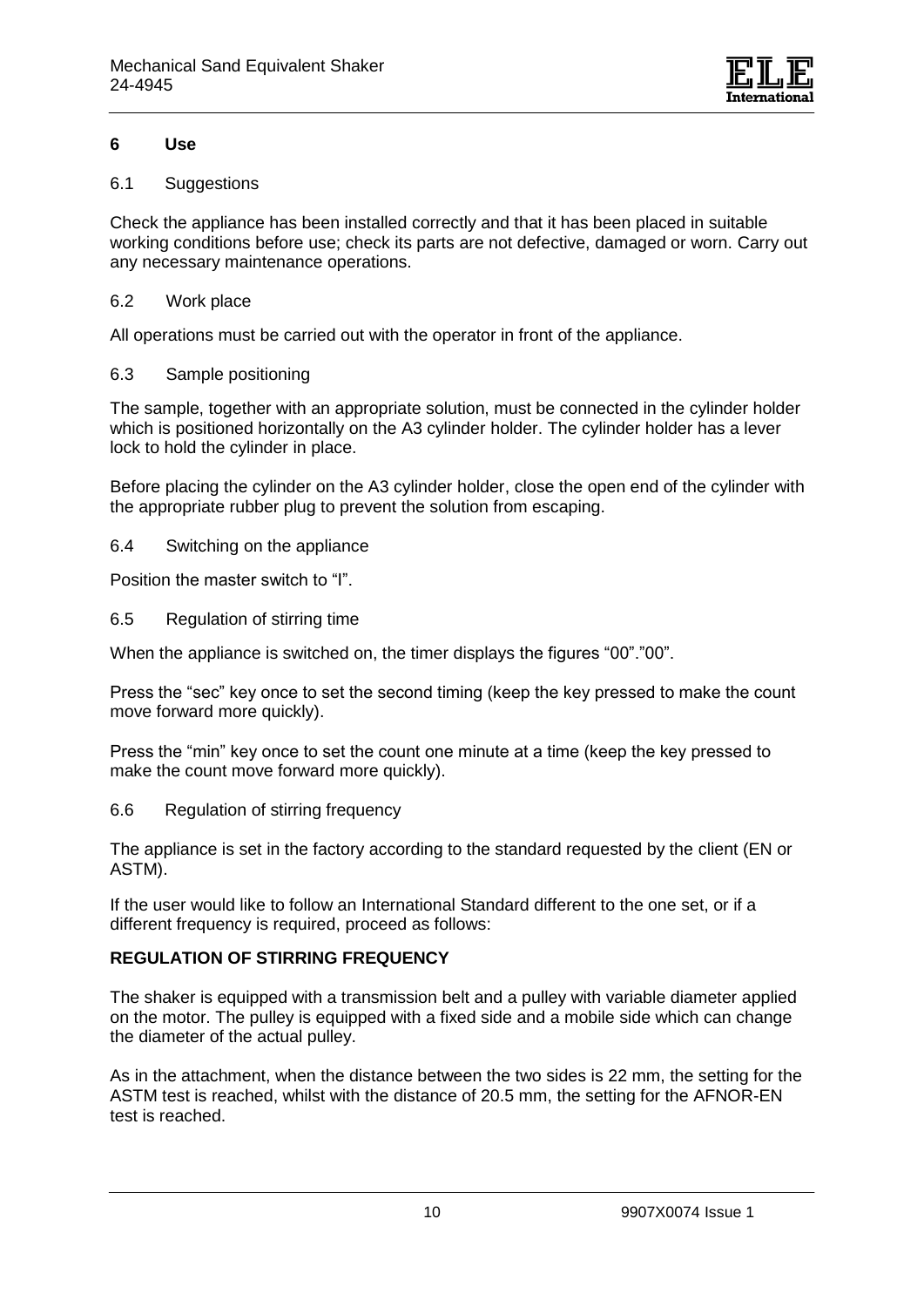

To vary the distance of the sides, proceed as follows:

- Ensure the appliance is connected to the electrical supply network.
- Remove the front guard (A8) by unscrewing the six fixing screws.
- Loosen the fixing screws of the motor positioned on the lower part of the machine, and move the motor to loosen the belt.
- Unscrew all dowels of the mobile side, but without removing it; then rotate it in such a way to vary the winding diameter of the pulley.
- Note: screwing the side, the diameter increases and therefore the number of shakers increases. On the contrary, by unscrewing the side, the diameter and the number of shakers/per minute decreases.
- Fix the mobile side by securing the fixing mechanisms again.
- Make the belt tense (not excessively) by moving the motor in the initial position and securing the fixing screws again.
- Reposition the front guard (A8).
- Proceed with small steps by performing little adjustments and checking the variation of the shaking frequency. If required, perform another adjustment.





6.7 Switching the appliance on

Press the "START/STOP" key on the timer to start the count. The LED on the timer and the display updates the time every second.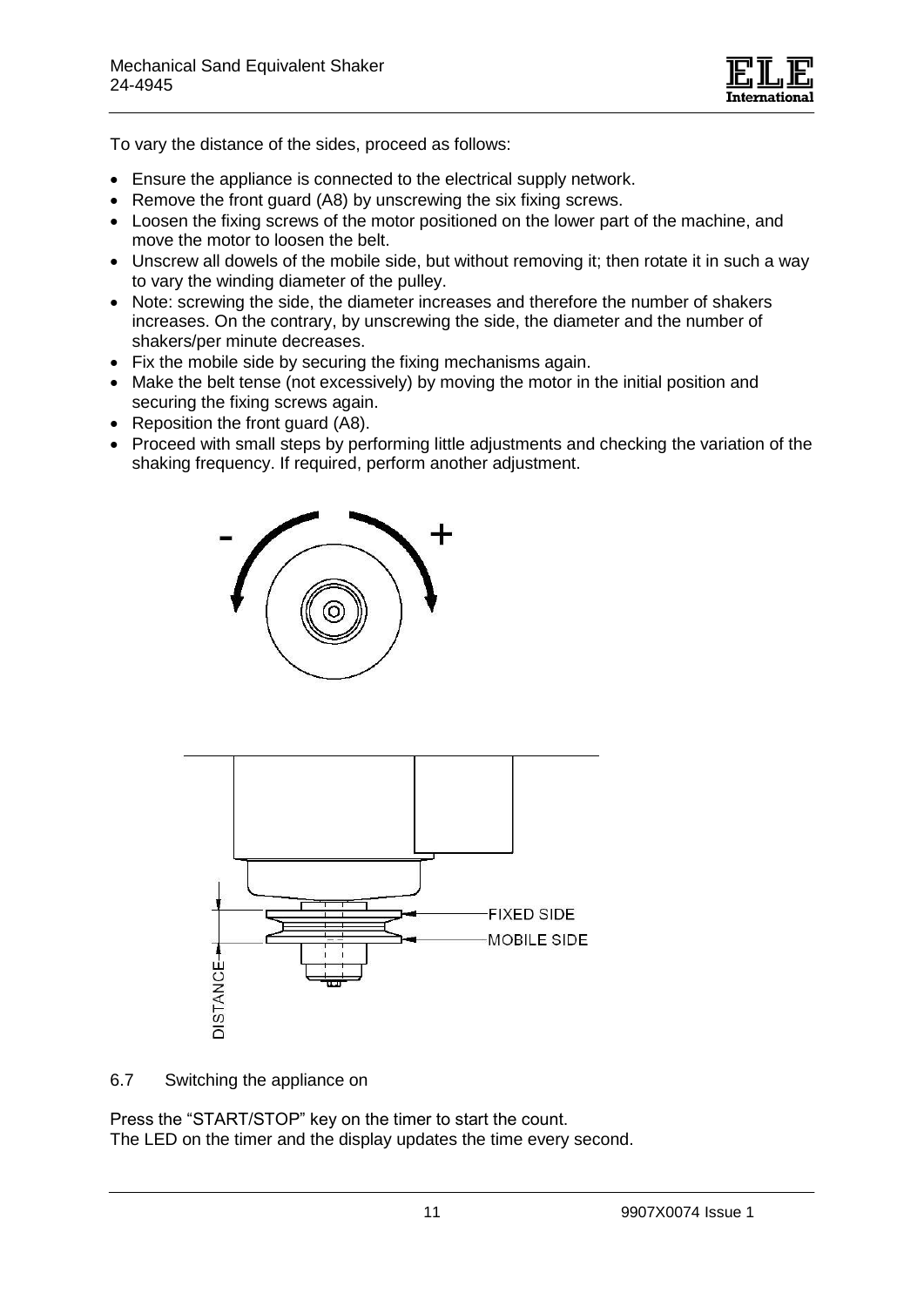

#### 6.8 Normal stop

The appliance stops automatically when the set time has passed. The LED on the timer switches off; an acoustic signal sounds; press any key to stop the ringing; the display will show the previously set time.

| N.B. | To stop the test before the end of the count press the "START/STOP" key on |
|------|----------------------------------------------------------------------------|
|      | the timer.                                                                 |

In this case on the timer the remaining time will be saved.

Before starting a new test, correctly reset the test time. Switch the shaker off with the master switch (A1).

#### 6.9 Emergency stop

In case of emergency the test run can be stopped immediately by positioning the master switch (A1) to "0".

#### 6.10 Restart after emergency stop

| <b>DANGER</b> |                 | Before restarting the machine detect and remove the cause of the |
|---------------|-----------------|------------------------------------------------------------------|
|               | emergency stop. |                                                                  |

Simply turn the master switch (A1) to "I" to restart the machine.

#### 6.11 Switching off

Position the master switch to "0".

#### 6.12 Test start up

Before using the appliance regularly check it is working correctly by carrying out at least one complete empty cycle according to the previous instructions. Should there be any problems consult the "DIAGNOSTICS" section.

If the instructions in this manual do not provide the solution to the problem, contact ELE International.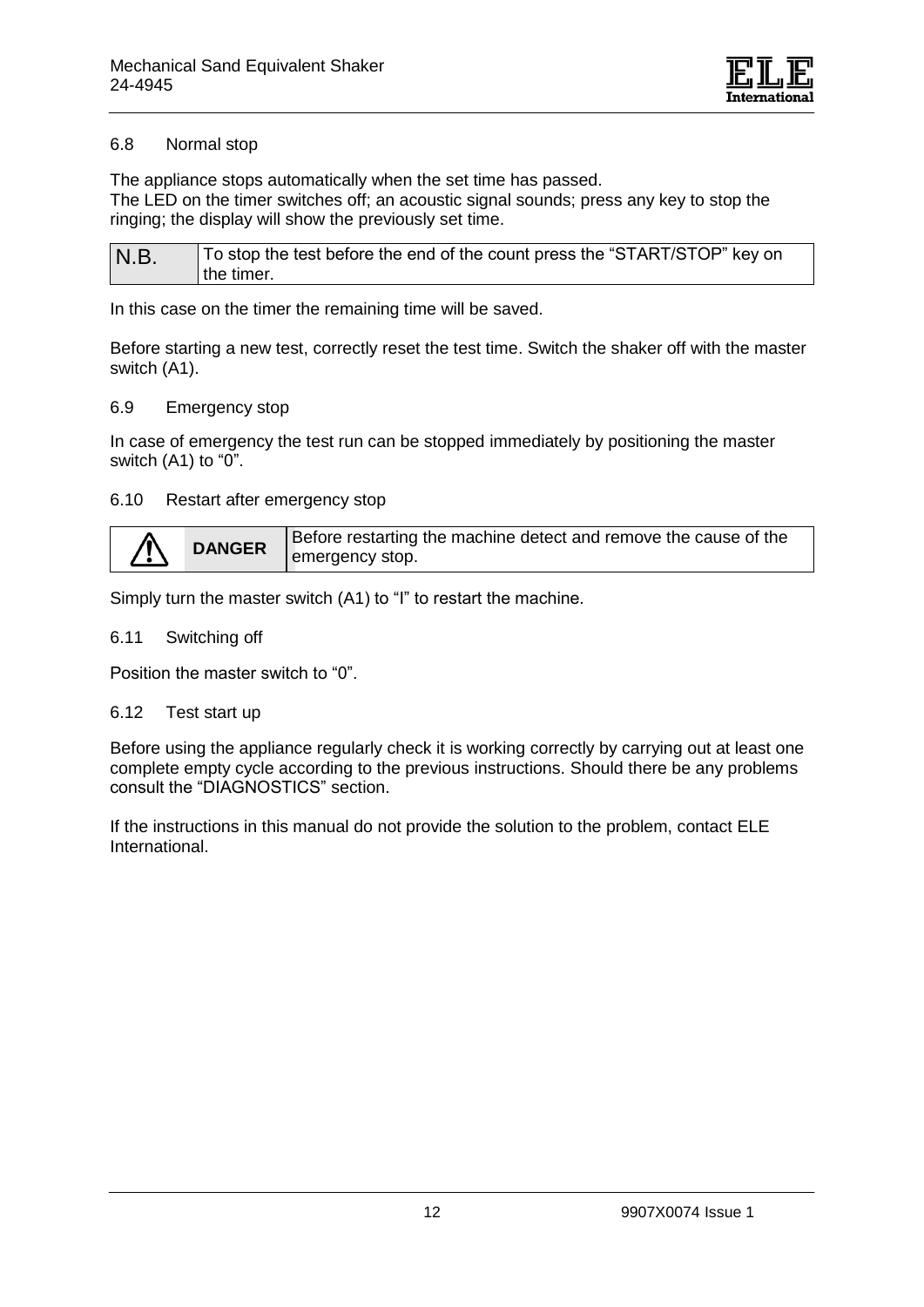

#### **7 Maintenance**

| $\mathbf{0}$ $\wedge$ | <b>WARNING</b><br><b>DANGER</b> | <b>Consult DANGEROUS PARTS AND RESIDUAL RISKS</b><br>before proceeding.<br>All the maintenance operations must be carried out with the<br>machine turned off and unplugged from the knife switch.<br>Any kind of maintenance operations relating to the<br>components of the machine and the electrical components,<br>even those that may seem very simple, must be carried out<br>by skilled operators.<br>Only original spare parts must be used. ELE International<br>assumes no liability in the event that non-original parts are<br>used. |
|-----------------------|---------------------------------|--------------------------------------------------------------------------------------------------------------------------------------------------------------------------------------------------------------------------------------------------------------------------------------------------------------------------------------------------------------------------------------------------------------------------------------------------------------------------------------------------------------------------------------------------|
|                       |                                 |                                                                                                                                                                                                                                                                                                                                                                                                                                                                                                                                                  |

#### 7.1 Standard maintenance

| $\mathbf{O} \triangle$ | <b>WARNING</b><br><b>DANGER</b> | Do not perform maintenance on the machine which has not<br>been described in this instruction manual without first<br>contacting ELE International.<br>Periodically clean all machine parts and oil the unpainted<br>parts in order to preserve the machine and its efficiency.<br>Avoid the use of solvents which damage paint and parts of<br>synthetic material. |
|------------------------|---------------------------------|---------------------------------------------------------------------------------------------------------------------------------------------------------------------------------------------------------------------------------------------------------------------------------------------------------------------------------------------------------------------|
|------------------------|---------------------------------|---------------------------------------------------------------------------------------------------------------------------------------------------------------------------------------------------------------------------------------------------------------------------------------------------------------------------------------------------------------------|

#### 7.2 Periodic operation

Carry out the periodical operations shown below in order to prevent possible damage or malfunctioning.

| <b>OPERATION</b>   | <b>TRANSMISSION BELT CHECK</b>                                                                                                                                                                                                       |
|--------------------|--------------------------------------------------------------------------------------------------------------------------------------------------------------------------------------------------------------------------------------|
| <b>PROCEDURE</b>   | Remove the guard with the six fixing screws; turn the screws which fix<br>the motor and move the motor back until the optimum chain tension is<br>obtained. Should the tension be corrected frequently, the belt must be<br>changed. |
| <b>PRECAUTIONS</b> | Before operation turn the master switch (A1) to "0" and physically<br>disconnect the appliance from the electrical supply.                                                                                                           |
| <b>FREQUENCY</b>   | EVERY SIX MONTHS OF USE                                                                                                                                                                                                              |

#### 7.3 Special maintenance

For extraordinary maintenance operations (repairs, substitutions and any other operation not described in this manual), refer directly to ELE International.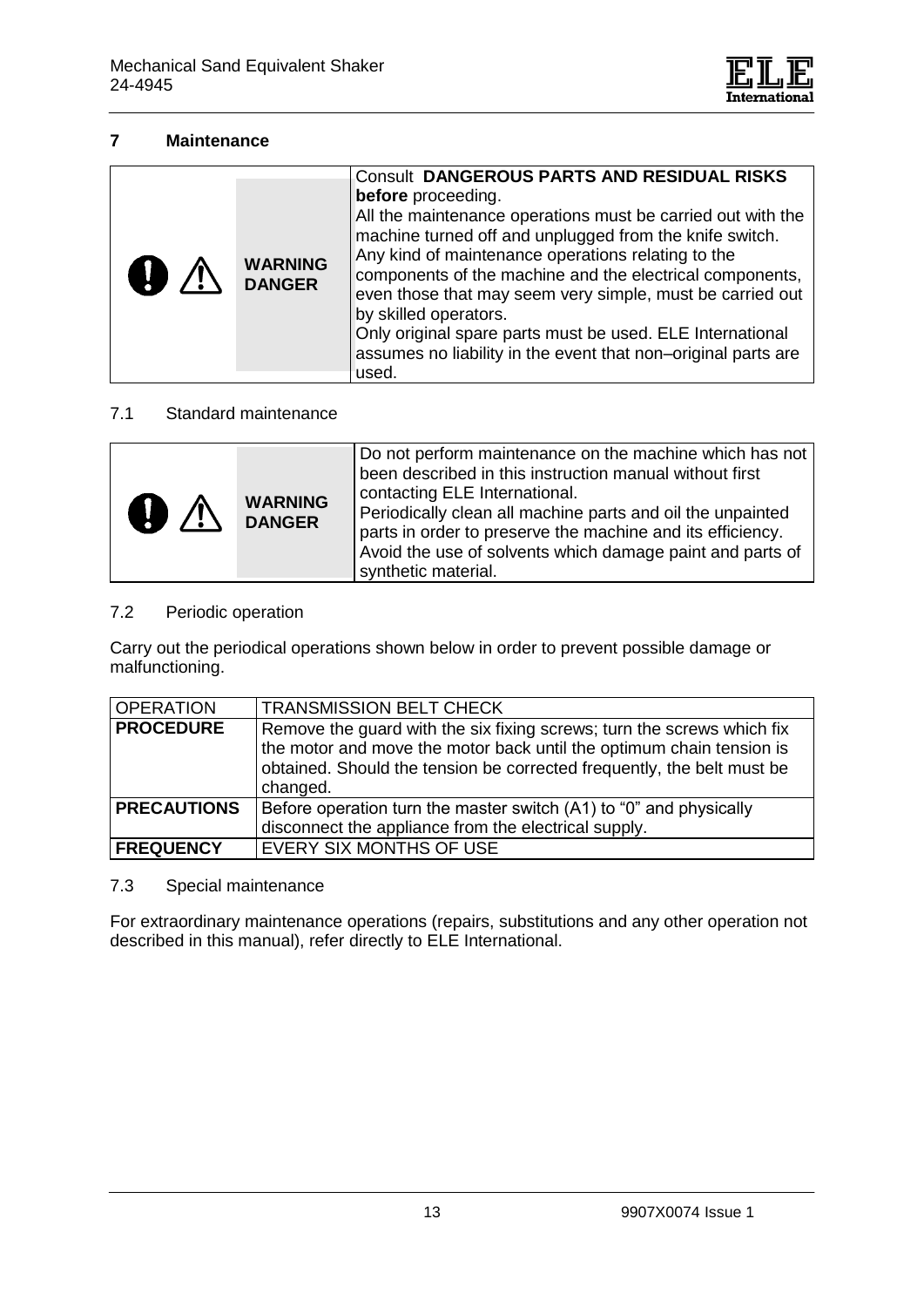

# **8 Diagnosis**

This chapter introduces and discusses simple problems which could arise when the machine is working.



All maintenance procedures on this machine or the electrical system must be carried out by appropriately qualified, professional personnel.

|                                                                | <b>POSSIBLE CAUSE   REMEDY</b>                            |                                               |
|----------------------------------------------------------------|-----------------------------------------------------------|-----------------------------------------------|
| The timer does not turn on after<br>pressing the master switch | No supply                                                 | Check the plug has been<br>inserted correctly |
|                                                                | Damaged timer                                             | <b>Contact ELE's service</b><br>department    |
|                                                                | <b>Broken electrical</b><br>supply                        |                                               |
| The appliance does not work after<br>starting the test         | Incorrect closure of<br>the safety cover (if<br>supplied) | Close the safety cover                        |
|                                                                | Broken motor                                              | <b>Contact ELE's service</b><br>department    |
|                                                                | Damaged timer                                             | <b>Contact ELE's service</b><br>department    |

#### **9 Inactivity**

Should the machine be inactive for a long period of time, ensure all machine parts are in safe working order before re-using it. When in doubt contact ELE International.

#### **10 Decommissioning the Machine**

If the machine is no longer to be used, proceed as follows:

- Disconnect the electrical supply network by removing the connecting cable, thereby making it unusable.
- Make the potential sources of danger harmless, such as sharp or protruding parts.
- Dismantle the machine; divide it into smaller parts and dispose of according to the standards in force.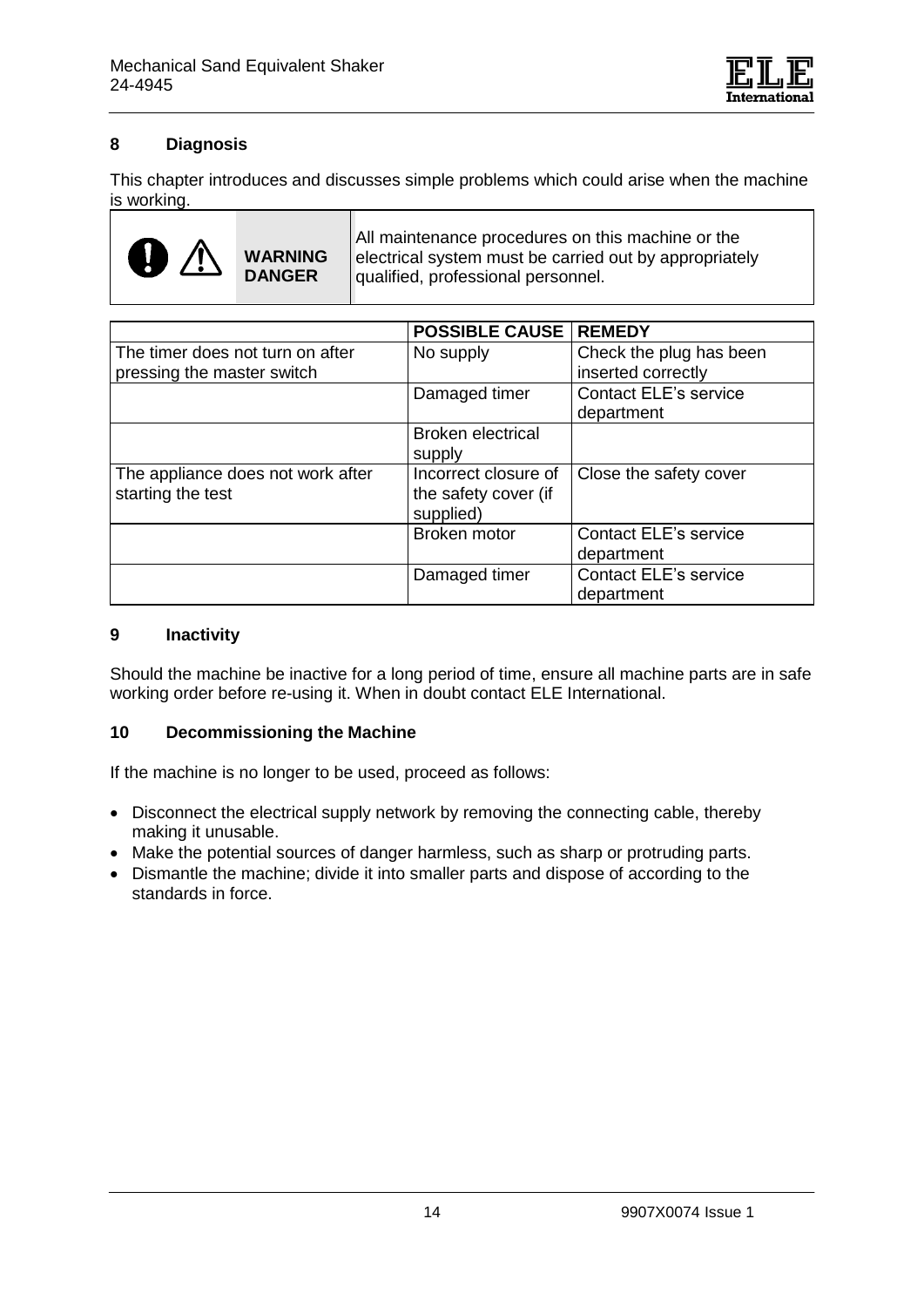

# **DIRECTIVE ON WASTE ELECTRICAL & ELECTRONIC EQUIPMENT (WEEE)**



Electrical equipment marked with this symbol may not be disposed of in European public disposal systems after 12 August of 2005. In conformity with European local and national regulations (EU Directive 2002/96/EC), European electrical equipment users must now return old or end-of life equipment to the Producer for disposal at no charge to the user.

Note: For return for recycling, please contact the equipment producer or supplier for instructions on how to return end-of-life equipment for proper disposal.

Important document. Retain with product records.

#### **GERMAN**

Elektrogeräte, die mit diesem Symbol gekennzeichnet sind, dürfen in Europa nach dem 12. August 2005 nicht mehr über die öffentliche Abfallentsorgung entsorgt werden. In Übereinstimmung mit lokalen und nationalen europäischen Bestimmungen (EU-Richtlinie 2002/96/EC), müssen Benutzer von Elektrogeräten in Europa ab diesem Zeitpunkt alte bzw. zu verschrottende Geräte zur Entsorgung kostenfrei an den Hersteller zurückgeben.

Hinweis: Bitte wenden Sie sich an den Hersteller bzw. an den Händler, von dem Sie das Gerät bezogen haben, um Informationen zur Rückgabe des Altgeräts zur ordnungsgemäßen Entsorgung zu erhalten.

Wichtige Informationen. Bitte zusammen mit den Produktinformationen aufbewahren.

#### **FRENCH**

A partir du 12 août 2005, il est interdit de mettre au rebut le matériel électrique marqué de ce symbole par les voies habituelles de déchetterie publique. Conformément à la réglementation européenne (directive UE 2002/96/EC), les utilisateurs de matériel électrique en Europe doivent désormais retourner le matériel usé ou périmé au fabricant pour élimination, sans frais pour l'utilisateur.

Remarque : Veuillez vous adresser au fabricant ou au fournisseur du matériel pour les instructions de retour du matériel usé ou périmé aux fins d'élimination conforme.

Ce document est important. Conservez-le dans le dossier du produit.

#### **ITALIAN**

Le apparecchiature elettriche con apposto questo simbolo non possono essere smaltite nelle discariche pubbliche europee successivamente al 12 agosto 2005. In conformità alle normative europee locali e nazionali (Direttiva UE 2002/96/EC), gli utilizzatori europei di apparecchiature elettriche devono restituire al produttore le apparecchiature vecchie o a fine vita per lo smaltimento senza alcun costo a carico dell'utilizzatore.

Nota: Per conoscere le modalità di restituzione delle apparecchiature a fine vita da riciclare. contattare il produttore o il fornitore dell'apparecchiatura per un corretto smaltimento.

Documento importante. Conservare con la documentazione del prodotto.

#### **DANISH**

Elektriske apparater, der er mærket med dette symbol, må ikke bortskaffes i europæiske offentlige affaldssystemer efter den 12. august 2005. I henhold til europæiske lokale og nationale regler (EU-direktiv 2002/96/EF) skal europæiske brugere af elektriske apparater nu returnere gamle eller udtjente apparater til producenten med henblik på bortskaffelse uden omkostninger for brugeren.

Bemærk: I forbindelse med returnering til genbrug skal du kontakte producenten eller leverandøren af apparatet for at få instruktioner om, hvordan udtjente apparater bortskaffes korrekt.

Vigtigt dokument. Opbevares sammen med produktdokumenterne.